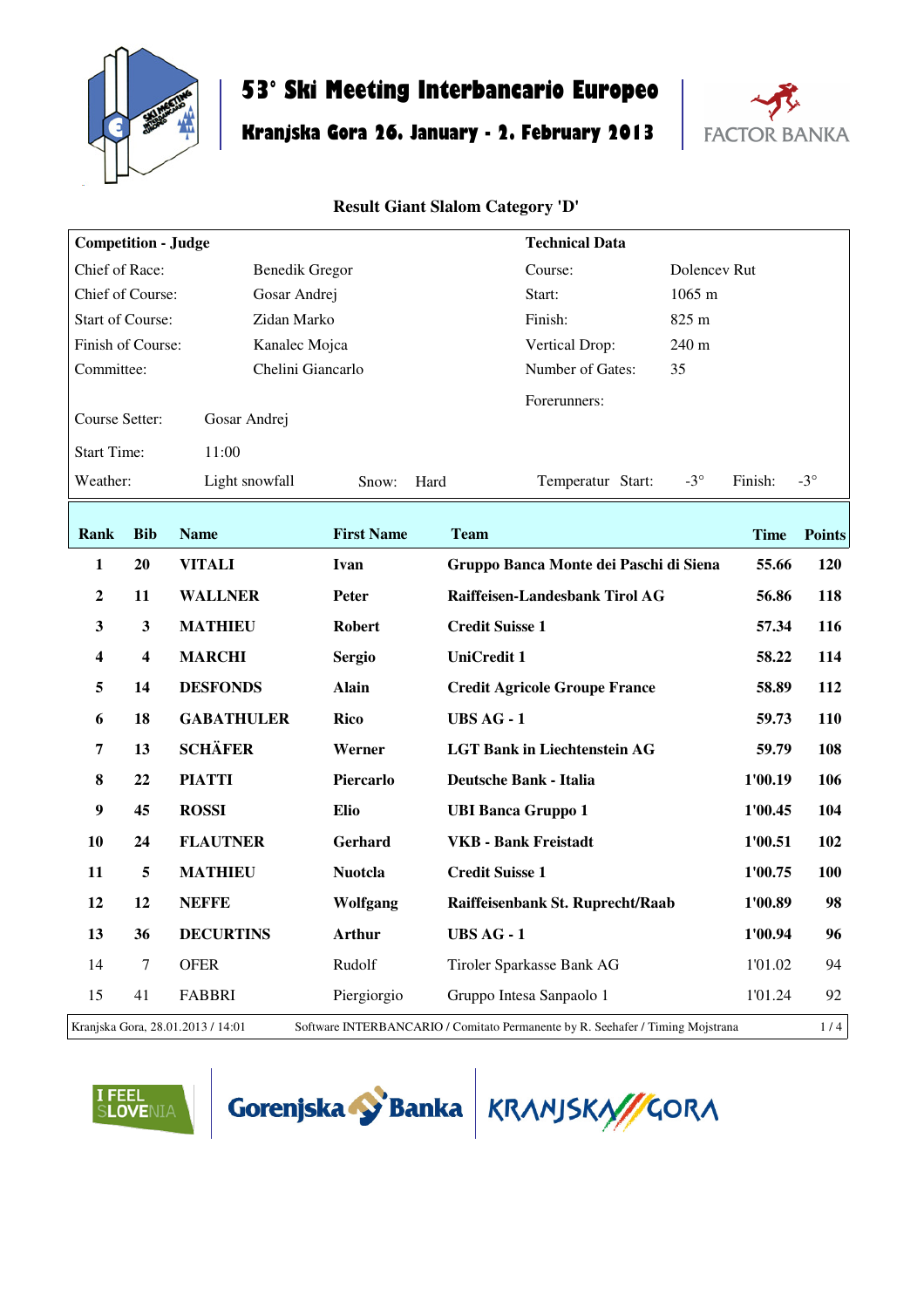| Rank | <b>Bib</b>     | <b>Name</b>          | <b>First Name</b> | <b>Team</b>                            | <b>Time</b> | <b>Points</b> |
|------|----------------|----------------------|-------------------|----------------------------------------|-------------|---------------|
| 16   | $\mathbf{1}$   | <b>NAVA</b>          | Giancarlo         | Deutsche Bank - Italia                 | 1'01.61     | 90            |
| 17   | $\mathfrak{2}$ | <b>SEMPERBONI</b>    | Gian Maria        | Gruppo Banca Monte dei Paschi di Siena | 1'01.84     | 88            |
| 18   | 15             | <b>MEYNIEL</b>       | Gérard            | Banque de France                       | 1'02.22     | 86            |
| 19   | 27             | <b>DEMETZ</b>        | Gerhard           | Cassa Raiffeisen di Selva Gardena      | 1'02.42     | 84            |
| 20   | 16             | <b>MORANDI</b>       | Angelo            | Credit Suisse 1                        | 1'02.59     | 82            |
| 21   | 23             | <b>CRIMELLA</b>      | Edoardo           | Deutsche Bank - Italia                 | 1'02.80     | 80            |
| 22   | 6              | <b>FISCHER</b>       | Rudolf            | Julius Baer - Zuerich                  | 1'03.06     | 78            |
| 23   | 39             | <b>OLLIVIER</b>      | Silvano           | UniCredit 1                            | 1'03.16     | 76            |
| 24   | 10             | <b>WUERMLI</b>       | Alwin             | Schweizerische Nationalbank            | 1'03.63     | 74            |
| 25   | 17             | <b>INVERNIZZI</b>    | Lavinio           | <b>UBI Banca Gruppo 1</b>              | 1'03.82     | 72            |
| 26   | 62             | <b>GULLINO</b>       | Walter            | <b>UBI Banca Gruppo 1</b>              | 1'03.89     | 70            |
| 27   | 19             | <b>KLIMOVS</b>       | Valentins         | Swedbank                               | 1'03.91     | 68            |
| 28   | 43             | <b>KLAMMER</b>       | Oswald            | Suedtiroler Sparkasse AG 1             | 1'03.93     | 66            |
| 29   | 47             | <b>GATTERER</b>      | Erich             | Suedtiroler Volksbank - Banca Popolare | 1'04.58     | 64            |
| 30   | 9              | <b>EGGER</b>         | Manfred           | UBS AG - 1                             | 1'04.72     | 62            |
| 31   | 32             | <b>SCHIAVINA</b>     | Giuseppe          | Deutsche Bank - Italia                 | 1'05.04     | 60            |
| 32   | 60             | <b>LAZAR</b>         | Jani              | Nova Ljubljanska Banka - Ljubljana     | 1'05.42     | 58            |
| 33   | 42             | DE MONTI             | Mario             | Suedtiroler Sparkasse AG 1             | 1'05.47     | 56            |
| 34   | 26             | <b>KESSLER</b>       | Peter             | Suedtiroler Sparkasse AG 1             | 1'05.53     | 54            |
| 35   | 21             | <b>KOLAR</b>         | Alfred            | UniCredit 1                            | 1'05.62     | 52            |
| 36   | 30             | <b>LARSEN</b>        | Tom               | <b>DNB Bank ASA 1</b>                  | 1'05.67     | 50            |
| 37   | 8              | <b>SCHOTT</b>        | Rudi              | HypoVereinsbank/UniCredit Bank AG Münc | 1'05.90     | 48            |
| 38   | 44             | <b>DOLD</b>          | Ludwig            | HypoVereinsbank/UniCredit Bank AG Münc | 1'06.09     | 46            |
| 39   | 31             | <b>OBEX</b>          | Christian         | Raiffeisen-Landesbank Tirol AG         | 1'06.34     | 44            |
| 40   | $28\,$         | <b>GRASSL</b>        | Günter            | HypoVereinsbank/UniCredit Bank AG Münc | 1'06.86     | 42            |
| 41   | 25             | <b>LARENTIS</b>      | Willi             | Gruppo Intesa Sanpaolo 1               | 1'07.06     | 40            |
| 42   | 52             | <b>SEDITA</b>        | Michele           | Deutsche Bank - Italia 2               | 1'07.31     | 38            |
| 43   | 51             | <b>FABJAN</b>        | Livio             | Gruppo Intesa Sanpaolo 1               | 1'07.91     | 36            |
| 44   | 49             | <b>KLINGENSCHMID</b> | Walter            | Raiffeisen-Landesbank Tirol AG         | 1'08.31     | 34            |
| 45   | 29             | <b>CANTONI</b>       | Sergio            | Gruppo Credito Valtellinese            | 1'08.34     | 32            |
| 46   | 33             | <b>SCHACHNER</b>     | Ludwig            | <b>BayernLB</b> Muenchen               | 1'09.74     | 30            |
| 47   | 70             | <b>BERRETH</b>       | Thomas            | Landesbank Baden-Wuerttemberg          | 1'09.78     | 28            |
| 48   | 71             | <b>SCHWEIZER</b>     | Werner            | UBS AG - 1                             | 1'09.90     | 26            |
| 49   | 35             | PETRACCO             | Giulio            | VENETO BANCA S.C.p.A.                  | 1'09.94     | 24            |
| 50   | 65             | <b>STRØMME</b>       | Jan E             | DNB Bank ASA 1                         | 1'10.23     | 22            |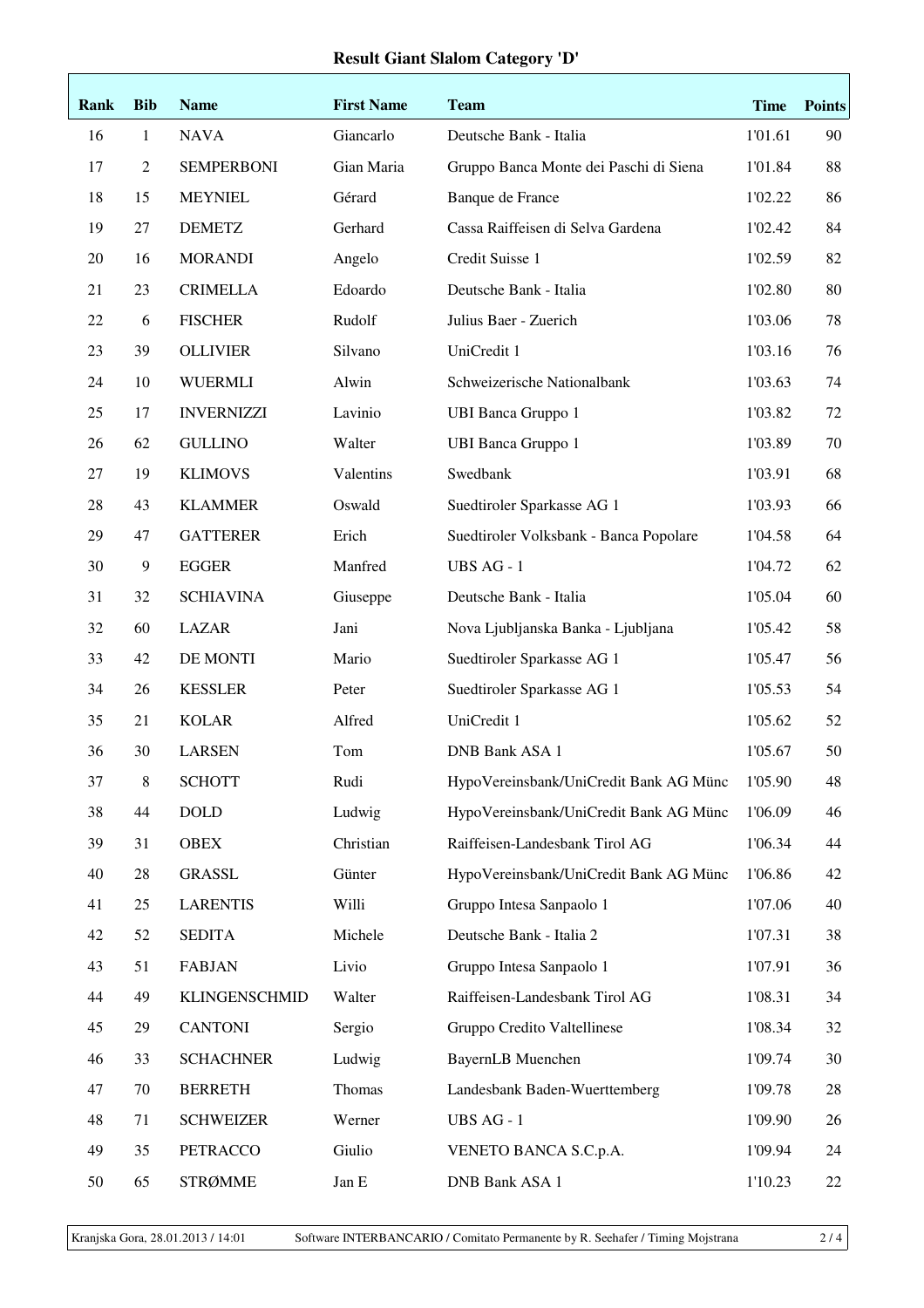| Rank                                                                                                                       | <b>Bib</b>       | <b>Name</b>         | <b>First Name</b> | <b>Team</b>                              | <b>Time</b> | <b>Points</b>  |  |
|----------------------------------------------------------------------------------------------------------------------------|------------------|---------------------|-------------------|------------------------------------------|-------------|----------------|--|
| 51                                                                                                                         | 69               | <b>HENSEL</b>       | Guenther          | HypoVereinsbank/UniCredit Bank AG Münc   | 1'10.89     | 20             |  |
| 52                                                                                                                         | 48               | <b>ROENNING</b>     | Bjoern            | <b>DNB Bank ASA 1</b>                    | 1'10.90     | 18             |  |
| 53                                                                                                                         | 80               | <b>NEGRI</b>        | Luigino           | Banca Popolare di Sondrio                | 1'11.34     | 16             |  |
| 53                                                                                                                         | 61               | <b>SAVIN</b>        | Lorenzo           | Gruppo Intesa Sanpaolo 1                 | 1'11.34     | 16             |  |
| 55                                                                                                                         | 82               | <b>HÜBNER</b>       | Jörg              | Julius Baer - Zuerich                    | 1'11.71     | 12             |  |
| 56                                                                                                                         | 85               | <b>WAWRA</b>        | Werner            | VKB - Bank Freistadt                     | 1'11.73     | 10             |  |
| 57                                                                                                                         | 34               | <b>GIRARDI</b>      | Lucillo           | Gruppo Banca Monte die Paschi di Siena 2 | 1'11.81     | $\,8\,$        |  |
| 58                                                                                                                         | 72               | <b>STRAHM</b>       | Richard           | <b>UBS AG - 2</b>                        | 1'11.85     | 6              |  |
| 59                                                                                                                         | 56               | <b>CERNUSCHI</b>    | Alberto           | UniCredit 1                              | 1'13.31     | $\overline{4}$ |  |
| 60                                                                                                                         | 81               | <b>SUSEC</b>        | Tone              | Nova Ljubljanska Banka - Ljubljana       | 1'13.36     | $\mathbf{2}$   |  |
| 61                                                                                                                         | 66               | <b>AMMIRATI</b>     | Giancarlo         | Banca Popolare di Lanciano e Sulmona     | 1'13.38     | $\mathbf{1}$   |  |
| 62                                                                                                                         | 67               | <b>MARINO</b>       | Edoardo           | Suedtiroler Sparkasse AG 1               | 1'13.47     | $\mathbf{1}$   |  |
| 63                                                                                                                         | $77 \,$          | <b>TARQUINI</b>     | Giorgio           | Gruppo Intesa Sanpaolo 2                 | 1'14.36     | $\mathbf{1}$   |  |
| 64                                                                                                                         | 64               | <b>HLADNIK</b>      | Henrik            | Nova Ljubljanska Banka - Ljubljana       | 1'14.74     | $\mathbf{1}$   |  |
| 65                                                                                                                         | 50               | <b>TESTA</b>        | Claudio           | Gruppo Intesa Sanpaolo 2                 | 1'14.78     | $\mathbf{1}$   |  |
| 66                                                                                                                         | 54               | <b>FORTI</b>        | Alberto           | Gruppo Banca Monte dei Paschi di Siena   | 1'14.94     | $\mathbf{1}$   |  |
| 67                                                                                                                         | 78               | <b>MIKLAVCIC</b>    | <b>Boris</b>      | Factor Banka - Ljubljana                 | 1'14.98     | $\mathbf{1}$   |  |
| 68                                                                                                                         | 63               | <b>MILANI</b>       | Carlo             | Gruppo Intesa Sanpaolo 2                 | 1'16.00     | $\mathbf{1}$   |  |
| 69                                                                                                                         | 57               | <b>BERGER</b>       | Robert            | Generali Bank                            | 1'16.08     | $\mathbf{1}$   |  |
| 70                                                                                                                         | 73               | <b>KÖPF</b>         | Lothar            | Stadtsparkasse Muenchen                  | 1'16.30     | $\mathbf{1}$   |  |
| 71                                                                                                                         | 37               | <b>ROSSI</b>        | Moreno            | Gruppo Banca Monte dei Paschi di Siena   | 1'16.95     | $\mathbf{1}$   |  |
| 72                                                                                                                         | 58               | <b>BARDELLA</b>     | Alvise            | Deutsche Bank - Italia 2                 | 1'18.41     | 1              |  |
| 73                                                                                                                         | 55               | <b>NENCIONI</b>     | Walter            | Gruppo Banca Monte die Paschi di Siena 2 | 1'18.76     | 1              |  |
| 74                                                                                                                         | 46               | <b>BORIO</b>        | Dario             | UniCredit 2                              | 1'20.26     | $\mathbf{1}$   |  |
| 75                                                                                                                         | 84               | DE VITA             | Giorgio           | CRAL Intesa Sanpaolo 1                   | 1'25.30     | $\mathbf{1}$   |  |
| 76                                                                                                                         | 88               | <b>MAESTRIPIERI</b> | Paolo             | CRAL Intesa Sanpaolo 1                   | 1'25.85     | $\mathbf{1}$   |  |
| 77                                                                                                                         | 74               | <b>LANDRIEUX</b>    | Pierre            | Credit Agricole Groupe France            | 1'28.14     | $\mathbf{1}$   |  |
| 78                                                                                                                         | 76               | <b>ROSSI</b>        | Vasco             | Gruppo Banca Monte die Paschi di Siena 2 | 1'34.85     | $\mathbf{1}$   |  |
| 79                                                                                                                         | 79               | CAPO                | Vanni             | CRAL Intesa Sanpaolo 1                   | 1'38.73     | $\mathbf{1}$   |  |
| 80                                                                                                                         | 38               | <b>JALKANEN</b>     | Erkki             | Nordea 1                                 | 1'49.01     | 1              |  |
|                                                                                                                            | Disqualified (1) |                     |                   |                                          |             |                |  |
|                                                                                                                            | 53               | <b>AONDIO</b>       | Dorino            | <b>Bank Vontobel AG</b>                  |             |                |  |
| Not finished (2)                                                                                                           |                  |                     |                   |                                          |             |                |  |
|                                                                                                                            | 59               | <b>BURLONE</b>      | Luigi             | Banca Popolare di Vicenza                |             |                |  |
|                                                                                                                            | 86               | <b>PESJAK</b>       | <b>Boris</b>      | Factor Banka - Ljubljana                 |             |                |  |
| Software INTERBANCARIO / Comitato Permanente by R. Seehafer / Timing Mojstrana<br>Kranjska Gora, 28.01.2013 / 14:01<br>3/4 |                  |                     |                   |                                          |             |                |  |